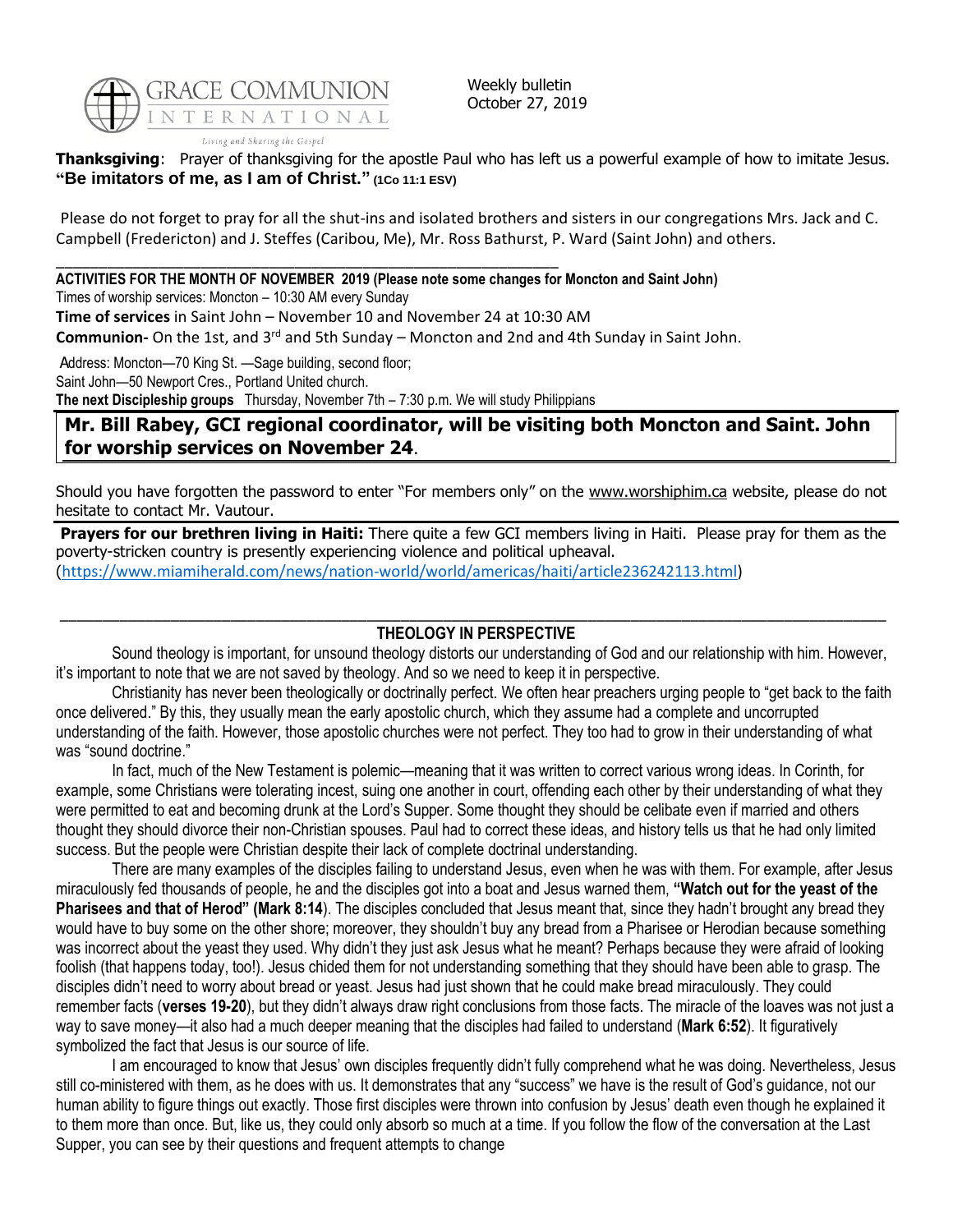the subject that the disciples did not understand what was going on. So Jesus told them, **"I have much more to say to you, more than you can now bear. But when he, the Spirit of truth, comes, he will guide you into all the truth" (John 16:12-13).**  After his resurrection, Jesus appeared to his disciples and instructed them

for 40 days, after which he ascended to heaven. While with them, he said, "**Do not leave Jerusalem, but wait for the gift my Father promised, which you have heard me speak about. For John baptized with water, but in a few days you will be baptized with the Holy Spirit" (Acts 1:4-5).**

Jesus' words were fulfilled on the day of Pentecost. And as we read in **Acts 2:4**, the disciples were filled with the Holy Spirit and through his guidance, what had been isolated facts and an unsound theology came together in a new and exciting way. The apostle Peter preached his first public sermon, urging his audience to repent, to believe in Jesus Christ as their Messiah and to receive the gift of the Holy Spirit **(verse 38).** On that day, some 3,000 people were baptized and became the people of God (**verse 41**).

The church had been born. From that day on, the Holy Spirit has continued to guide the church into "all the truth," helping her to **"prove the world to be in the wrong about sin and righteousness and judgment" (John 16:9)**. The New Testament writers, led by the Holy Spirit, showed those first Christians how to live godly lives in the turbulent environment of the first century. He is doing the same with

us today, as we struggle to "get it right" while facing the complex and

controversial challenges of our time.

We need to remember then, that the ultimate object of our faith and the only object of our worship is our Triune God, not our theological statements. We want to tune our theological understandings as best we can to do nothing less and nothing more than serve our faith in and worship of the Father, Son and Spirit. By the Spirit and the Word our theological understandings can be continually sanctified. This coming week on Pentecost Sunday we celebrate the descent of the Spirit that gave birth to the church. While not yet perfect, the children of God have been given the good and perfect gift of the Spirit, who will in the end enable all of us to share in Jesus' own perfection!

Joseph Tkach

### **THEOLOGY: WHAT DIFFERENCE DOES IT MAKE?**

"Don't talk to me about theology. Just teach me the Bible."

To the average Christian, theology might sound like something hopelessly

complicated, frustratingly confusing and thoroughly irrelevant. Anybody can read the Bible. So why do we need head-in-the-clouds theologians with their long sentences and fancy terms?

### **Faith seeking understanding**

Theology has been called "faith seeking understanding." In other words,

as Christians we trust God, but God has made us to want to understand who we are trusting and why we trust him. That's where theology comes in. The word theology comes from a combination of two Greek words, theos, meaning God, and logia, meaning knowledge or study—study of God.

When properly used, theology can serve the church by combating

heresies, or false teachings. That is because most heresies come from wrong understandings of who God is, understandings that don't square with the way God has revealed himself in the Bible. The church's proclamation of the gospel needs to rest on the firm foundation of God's own revelation of himself.

#### **Revelation**

Knowledge about God is not something that we humans can just come

up with on our own by thinking it out. The only way we can know anything true about God is to listen to what God tells us about himself. The main way God has chosen to reveal himself to us is through the Bible, a collection of inspired writings compiled over many centuries under the supervision of the Holy Spirit. But even diligent study of the Bible, in itself, cannot convey to us right understanding of who God is.

We need more than mere study—we need the Holy Spirit to enable our minds to understand what God reveals in the Bible about himself. The bottom line is that true knowledge of God comes only from God, not merely by human study, reasoning or experience.

The church has an ongoing responsibility to critically examine its beliefs and practices in the light of God's revelation. Theology is the Christian community's continuous quest for truth as it humbly seeks God's wisdom and follows the Holy Spirit's lead into all truth. Until Christ returns in glory, the church cannot assume that it has reached its goal.

That is why theology should never become a mere restatement of the church's creeds and doctrines, but should rather be a never-ending process of critical self-examination. It is only as we stand in the divine Light of God's mystery that we find true knowledge of God.

Paul called that divine mystery **"Christ in you, the hope of glory" (Colossians 1:27)**, the mystery that through Christ it pleased God **"to reconcile to himself all things, whether things on earth or things in heaven, by making peace through his blood, shed on the cross" (verse 20).** 

The Christian church's proclamation and practice are always in need of examination and fine-tuning, sometimes even major reform, as it continues to grow in the grace and knowledge of the Lord Jesus Christ.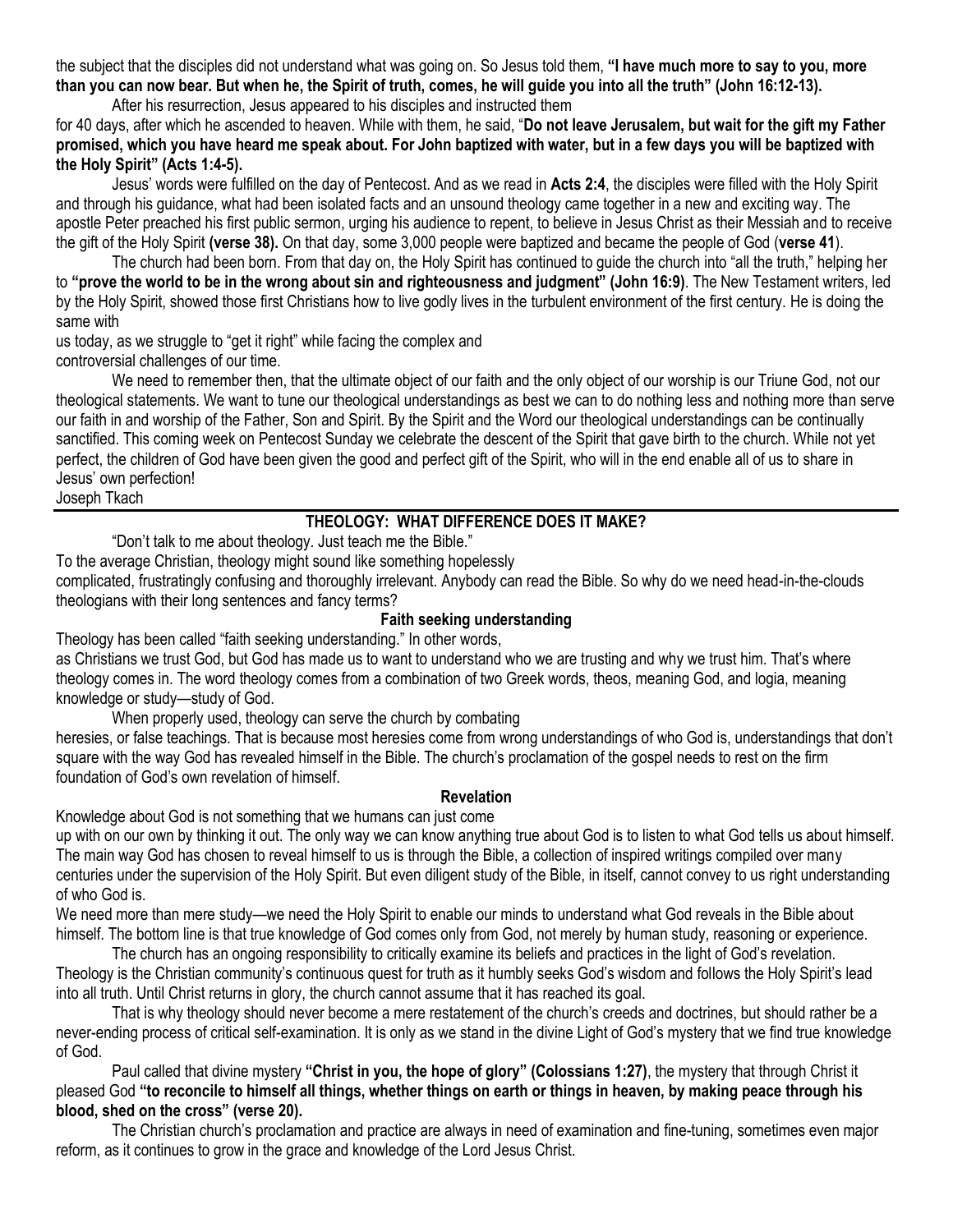### **Dynamic theology**

The word dynamic is a good word to describe this constant effort of the Christian church to look at itself and the world in the light of God's self-revelation and then to let the Holy Spirit conform it accordingly to be a people who reflect and proclaim God as God truly is. We see this dynamic quality in theology throughout church history. The apostles reinterpreted the Scriptures when they proclaimed Jesus as the Messiah.

God's new act of self-revelation in Jesus Christ brought new light to the

Bible, light that the Holy Spirit opened the eyes of the apostles to see. In the fourth century, Athanasius, bishop of Alexandria, used descriptive words in the creeds that were not in the Bible in order to help Gentiles understand the meaning of the biblical revelation of God. In the 16th century, John Calvin and Martin Luther contended for the renewal of the church in light of the demand of the biblical truth that salvation comes only by grace through faith in Jesus Christ.

In the 1800s, John McLeod Campbell attempted to broaden the Church of Scotland's narrow view on the nature of Jesus' atonement for humanity, and was thrown out for his efforts.

In modern times, no one has been more effective in calling the church to a dynamic theology rooted in active faith than Karl Barth, who "gave the Bible back to Europe" after liberal Protestant theology had nearly swallowed up the church by embracing Enlightenment humanism and the "natural theology" of the German church, and ended up supporting Hitler.

### **Listening to God**

Whenever the church fails to hear the voice of God and instead gives in

to its own assumptions and presuppositions, it becomes weak and ineffective. It loses relevance in the eyes of those it is trying to reach with the gospel message. The same is true of any part of the Body of Christ when it wraps itself up in its own preconceived ideas and traditions. It becomes bogged down, stuck or static, the opposite of dynamic, and loses its effectiveness in spreading the gospel.

When that happens, the church begins to fragment or break up, Christians become alienated from one another, and Jesus' command that we love one another fades into the background. Then, gospel proclamation becomes merely a set of words, a proposition that people unthinkingly agree with. The power behind it to offer healing to sinful minds loses its force. Relationships become external, only surface contacts that miss the deep union and communion with Jesus and one another where genuine healing, peace and joy become real possibilities. Static religion is a barrier that can prevent

believers from becoming the real people God intends them to be in Jesus Christ.

### **'Double predestination'**

The doctrine of election or double predestination has long been a

distinctive, or identifying doctrine, in the Reformed theological tradition (the tradition that stands in the shadow of John Calvin). This doctrine has frequently been misunderstood, distorted and the cause of endless controversy and distress. Calvin himself struggled with this issue, and his teaching on it has been interpreted by many as saying, "From eternity God has decreed some to salvation and others to damnation."

This latter interpretation of the doctrine of election is usually described as hyper-Calvinistic. It fosters a fatalistic view of God as an arbitrary tyrant and an enemy of human freedom. Such an approach to the doctrine makes it anything but good news as proclaimed in God's self-revelation in Jesus Christ. The biblical witness describes the electing grace of God as astonishing, but not dreadful! God, who loves in freedom, offers his grace freely to all who will receive it.

#### **Karl Barth**

In correcting this hyper-Calvinism, the preeminent Reformed theologian of the modern church, Karl Barth, recast the Reformed doctrine of election by centering rejection and election in Jesus Christ. He carefully laid out the full biblical doctrine of election in Volume II of his Church Dogmatics in a way that is consistent with the whole of God's revelation.

Barth forcefully demonstrated that within a Trinitarian context, the doctrine of election has one central purpose: it declares that God's works in creation, reconciliation and redemption are fully realized in the free grace of God made known in Jesus Christ.

It affirms that the triune God who lives eternally in loving communion graciously wills to include others in that communion. The Creator Redeemer deeply desires a relationship with his creation. And relationships by nature are dynamic, not static. Relationships penetrate the abyss of our existence and turn it into real life.

In the Dogmatics, where Barth rethought the doctrine of election in a Trinitarian, Creator Redeemer context, he called it "the sum of the gospel." In Christ God elected all of humanity in covenant partnership to share in his life of communion by freely and graciously choosing to be God for humanity.

Jesus Christ is both the Elected and the Rejected for our sakes, and individual election and rejection can be understood as real only in him. In other words, the Son of God is the Elect on our behalf. As the universal elected man, his vicarious, or substitutionary, election is at the same time both to the condemnation of death (the cross) in our place and to eternal life (the resurrection) in our place. This atoning and reconciling work of Jesus Christ in the incarnation was complete in the redeeming of fallen humanity.

We must therefore say yes to God's yes for us in Christ Jesus and embrace and begin to live in the joy and light of what he has already secured for us—union, communion and participation with him in a new creation.

#### **New creation**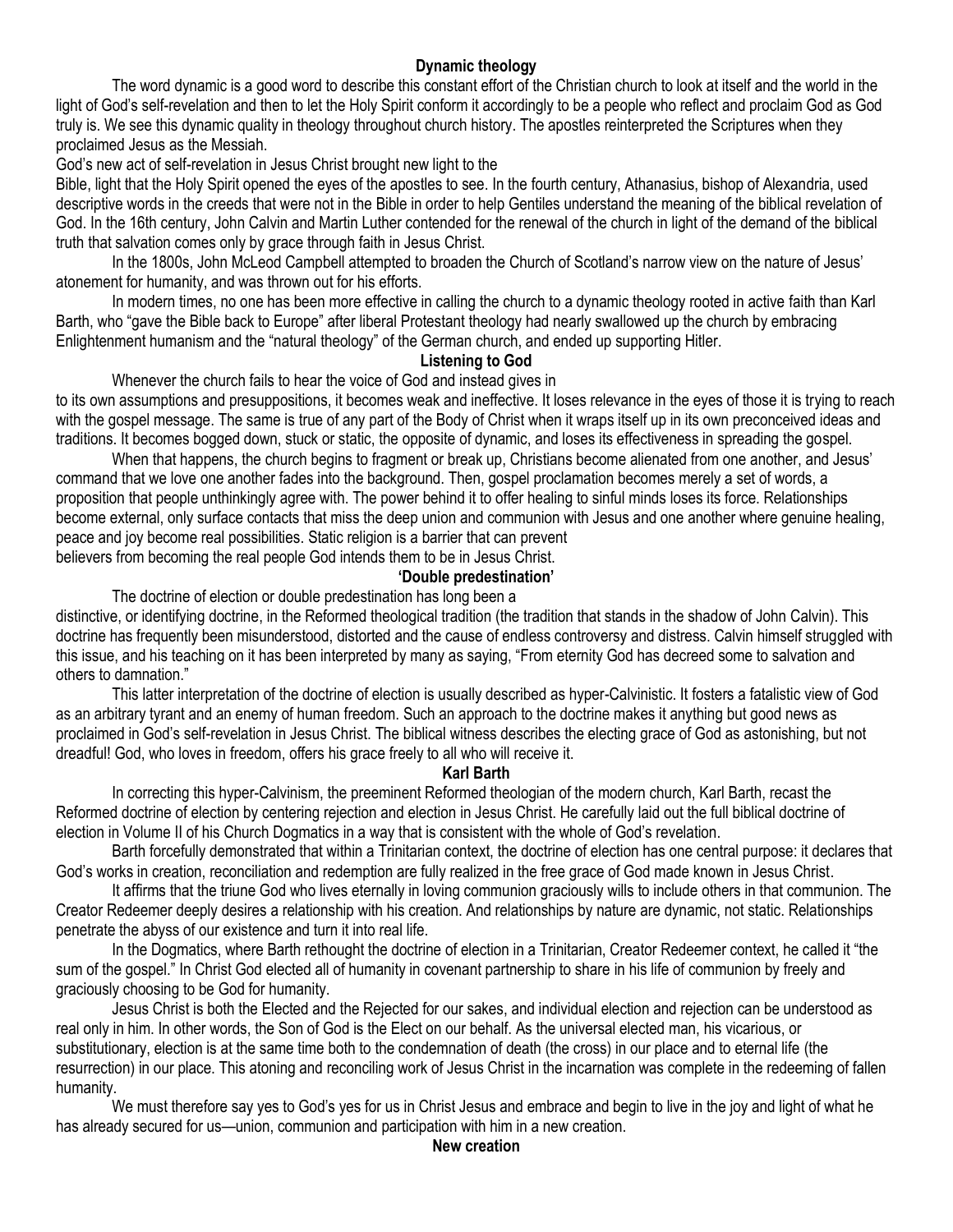In his important contribution to the doctrine of election, Barth writes: "For in God's union with this one man, Jesus Christ, he has shown his love to all and his solidarity with all. In this One he has taken upon himself the sin and guilt of all, and therefore rescued them all by higher right from the judgment which they had rightly incurred, so that he is really the true consolation of all." Everything changed at the cross. The entire creation, whether it knows it or not, has been, is being and will be redeemed, transformed and made new in Jesus Christ. We are becoming a new creation in him.

Thomas F. Torrance, premier student and interpreter of Karl Barth, served as editor when Barth's Church Dogmatics was translated into English.

Torrance believed that Volume II was some of the finest theology ever written. He agreed with Barth that all of humanity has been redeemed and elected in Christ. Professor Torrance, in his book **The Mediation of Chris**t, lays out the biblical revelation that Jesus is not only our atoning reconciler through his vicarious life, death and resurrection, but serves as our perfect response to God's grace.

Jesus took our fallenness and judgment on himself, assuming sin, death and evil in order to redeem the creation at all levels and transform everything that stood against us into a new creation. We have been freed from our depraved and rebellious natures for an internal relationship with the One who both justifies and sanctifies us.

Torrance goes on to explain that "the unassumed is the unhealed." What Christ has not taken upon himself has not been saved. Jesus took our alienated mind on himself, becoming what we are in order to reconcile us to God. He thereby cleansed, healed and sanctified sinful humanity in the depths of its being in his vicarious loving act of incarnation for us.

Instead of sinning like all other human beings, he condemned sin in our flesh by living a life of perfect holiness within our flesh, and through his obedient Sonship he transformed our hostile and disobedient humanity into a true, loving relationship with the Father.

In the Son, the triune God took up our human nature into his Being, and he thereby transformed our nature. He redeemed us and reconciled us. By making our sinful nature his own and healing it, Jesus Christ became the Mediator between God and a fallen humanity.

Our election in the one man Jesus Christ fulfills God's purpose for the creation and defines God as the God who loves in freedom. Torrance explains that "all of grace" does not mean "nothing of humanity," but all of grace means all of humanity. That is, we cannot hold onto even one percent of ourselves.

By grace through faith, we participate in God's love for the creation in a relational way that was not possible before. That means that we love others as God loves us because by grace Jesus Christ is in us and we are in him. This can happen only within the miracle of a new creation. God's revelation to humanity comes from the Father through the Son in the Spirit, and a redeemed humanity now responds by faith in the Spirit through the Son to the Father.

We have been called to holiness in Christ. We enjoy freedom in him from the sin, death, evil, misery and judgment that stood against us. We reciprocate, or return, God's love for us through thanksgiving, worship and service in the community of faith. In all his healing and saving relations with us, Jesus Christ is engaged in personalizing and humanizing us—that is, in making us real people in him. In all our relations with him, he makes us more truly and fully human in our personal response of faith. This takes place in us through the creative power of the Holy Spirit as he unites us to the perfect humanity of the Lord Jesus Christ.

All of grace really does mean all of humanity. The grace of Jesus Christ who was crucified and resurrected for us does not depreciate the humanity he came to save. God's unconditional grace brings into the light all that we are and do. Even in our repenting and believing we cannot rely on our own response, but in faith we rely only on the response that Christ has offered to the Father in our place and on our behalf! In his humanity, Jesus, the new Adam, became our vicarious response to God in all things, including faith, conversion, worship, celebration of the sacraments and evangelism.

#### **Ignored**

Unfortunately, Karl Barth has generally been ignored or misinterpreted by American evangelicalism, and Thomas Torrance is often presented as too hard to understand. But to fail to appreciate the dynamic nature of theology displayed in Barth's reworking of the doctrine of election causes many evangelicals and Reformed Christians alike to remain caught in the behavioralism trap, struggling to understand where God draws the line between human behavior and salvation.

The great Reformation principle of ongoing reformation should free us from old worldviews and behavior-based theologies that inhibit growth, promote stagnation and prevent ecumenical cooperation within the Body of Christ. Yet today doesn't the church often find itself robbed of the joy of grace as it shadowboxes with all its various forms of legalism? For this reason the church is not uncommonly characterized as a bastion of judgmentalism and exclusivism rather than as a testament to grace.

We all have a theology—a way that we think about and understand God—whether we know it or not. And our theology affects how we think about and understand God's grace and salvation.

If our theology is dynamic and relational, we will be open to hear God's

ever-present word of salvation, which he freely gives us by his grace though Jesus Christ alone. On the other hand, if our theology is static, we will shrivel into a religion of legalism, judgmentalism and spiritual stagnation.

Instead of knowing Jesus as he is in a way that seasons all our relationships with mercy, patience, kindness and peace, we will know judgment, exclusivity and condemnation of those who fail to meet our carefully defined standards of godliness.

#### **New creation in freedom**

Theology does make a difference. How we understand God affects the